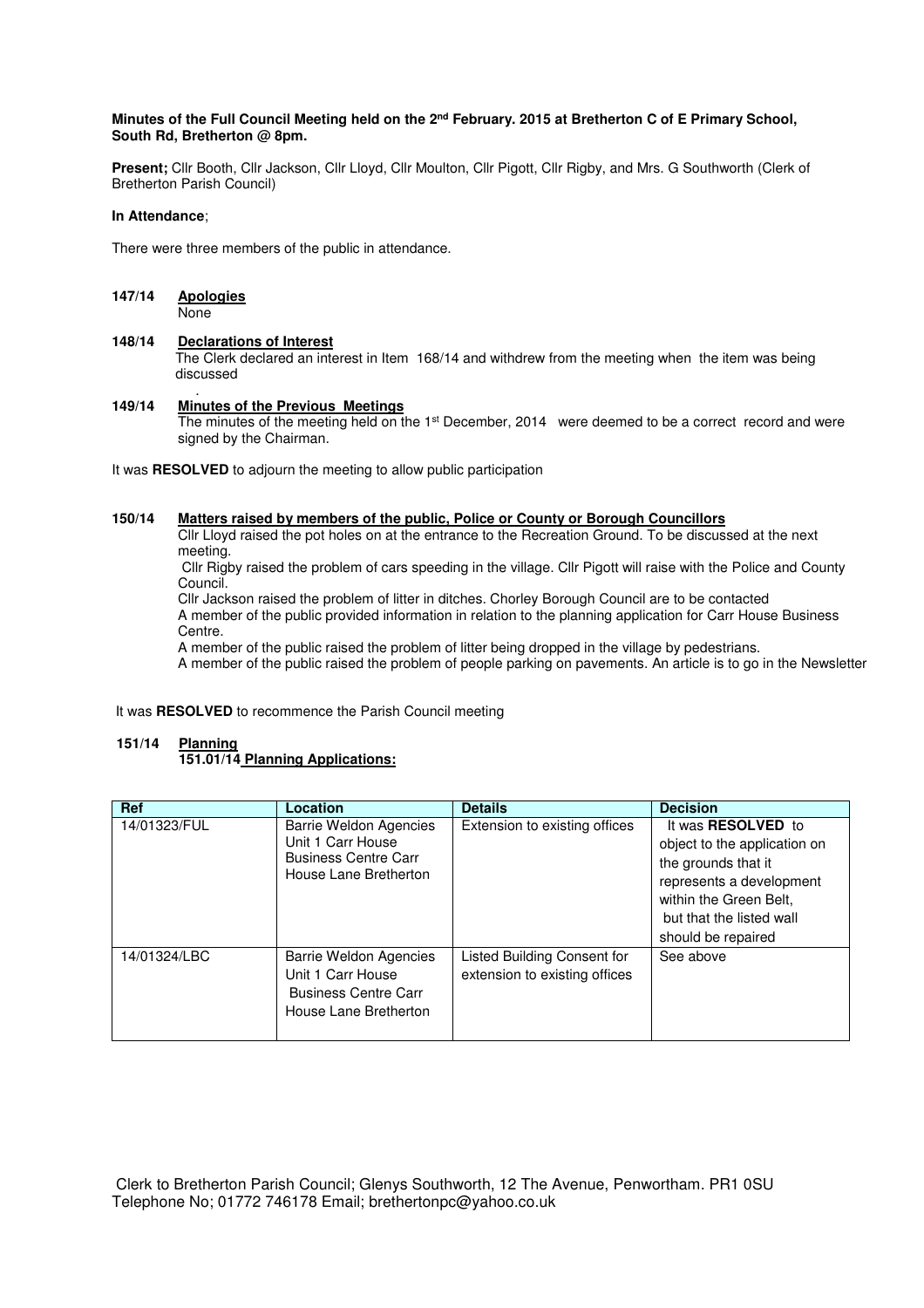## **152/14 Finance**

 **152.01/14 Payment** 

It was **RESOLVED** to pay the following invoices. The invoices having been inspected/authorized by Cllr Moulton and Cllr Lloyd.

| Cheque No. | Recipient                                   | <b>Description</b>             | £         |
|------------|---------------------------------------------|--------------------------------|-----------|
| 1340       | Glenys Southworth                           | Dec 2014/ Jan 2015 Salary      | 299-18    |
| 1341       | Glenys Southworth                           | Dec 2014/Jan 2015 Expenses     | 90-98     |
| 1342       | Countrywide Grounds<br>Maintenance          | Grounds Maintenance during Jan | 229-50    |
| 1343       | Lancashire Best Kept Village<br>Competition | <b>Entry Fee</b>               | 15-00     |
| 1344       | <b>Rufford Printing Company</b>             | Printing Of Xmas Newsletter    | $90 - 00$ |
| 1345       | Lancashire County Council                   | Room Hire: Oct-Dec 2014        | 75-00     |
| 1346       | <b>Play Inspection Company</b><br>Ltd       | Play Area Inspection           | 75-00     |

#### **152.02/14 Monitoring Statement**

It was RESOLVED that monitoring statement for the period to the 31/1/15 be approved and the Chairman signed the statement on behalf of the Parish Council

#### **153/14 Commemoration of the First World War**

 It was **RESOLVED** that the Parish Council lead a community project to renovate the War Memorila and that Mr. Bob Bamford be asked to assist.

- **154/14 Precept Setting 2015-16 Financial Year.**  It was **RESOLVED** to set the Precept at £9720
- **155/14 Village Plan Highways and Transport**  It was **RESOLVED** defer this item until the next meeting
- **156/14 Consultation of the County Council Supplementary Planning Document on Onshore Gas and Oil Exploration**

It was **RESOLVED** to support the contents of the Supplementary Planning Document

- **157/14 Consultation on Proposed Modifications in relation to Gypsy, Traveller and Travelling Showpeople Sites** It was **RESOLVED** to make no comment
- **158/14 Consultation on Lancashire County Council Budget 2015-16**  It was **RESOLVED** to make no comment
- **159/14 Consultation on the Lancashire Public Rights of Way Improvement Plan Review**  It was **RESOLVED** to support the Review
- **160/14 Dates of 2015-16 meetings** It was **RESOLVED** to agree the dates of the meetings.
- **161/14 Lancashire Best Kept Village Competition** It was **RESOLVED** to enter the Competition
- **162/14 Chorley Borough Council Credit Union** It was **RESOLVED** to obtain further information
- **163/14 Spring Newsletter**  It was **RESOLVED** to agree the contents of the newsletter. The Closing Date for articles being the 21/2/15
- **164/14 Parish Council Conference March 21/3/15, Burnley**  It was **RESOLVED** that the Clerk and a member of the Parish Council attend

 Clerk to Bretherton Parish Council; Glenys Southworth, 12 The Avenue, Penwortham. PR1 0SU Telephone No; 01772 746178 Email; brethertonpc@yahoo.co.uk